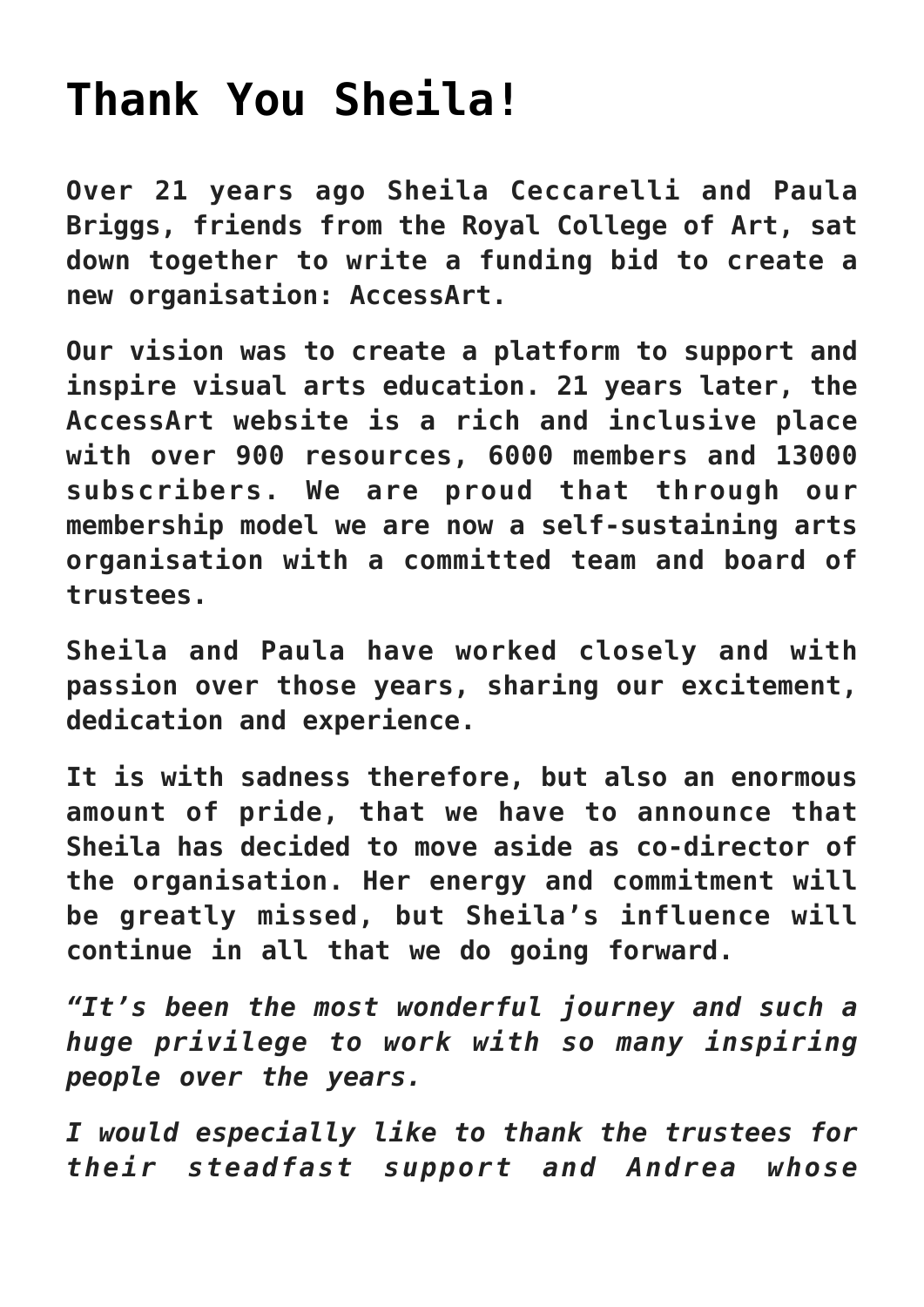*commitment to AccessArt and input both creatively and as the membership secretary has been essential to its stability, growth, and success. Also, thanks to Rachel, and Irina for their enthusiasm, energy, and dedication.*

*Last, but not least, a huge thank you to Paula. I have been immensely lucky to work alongside such a talented friend for so long and am deeply excited about AccessArt's future under Paula's stewardship. I know that AccessArt will continue to be a beacon of inspiration to our existing members and also inspire the next generation of teachers, educators, and artists as it continues to grow. I will be following closely and always consider myself as the charity's closest friend with its values in my heart." Sheila Ceccarelli, November 2020.*

**Paula will continue as Director, supported by the [Trustees](https://www.accessart.org.uk/inspirational-visual-arts-resources/board-of-trustees/) and [AccessArt team](https://www.accessart.org.uk/teamaccessart/) of Andrea, Rachel and Irina. We have exciting [plans for 2021 a](https://www.accessart.org.uk/accessart-areas-for-development-2021/)nd we look very forward to continuing our journey.**

**The AccessArt Founders' Prize**

**To celebrate 21 years of passion and commitment to arts education, and as a way of showing the organisation's gratitude for the huge amount of work and commitment that Sheila has dedicated to the cause, we will be launching The AccessArt Founders' Prize. Sheila has been the ultimate enabler; her enthusiasm and gentle nurturing gave**